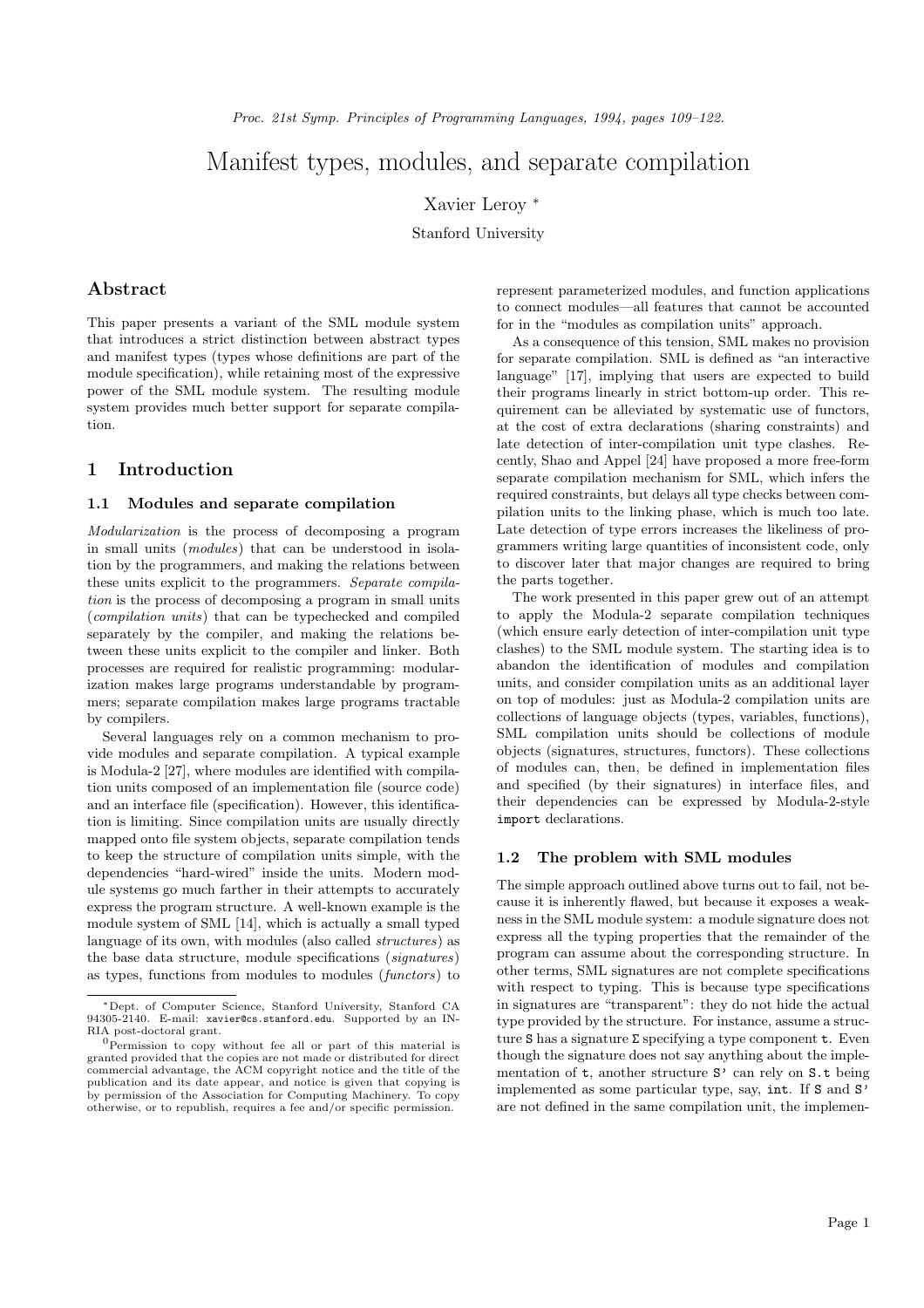tation defining S' cannot therefore be typechecked until the implementation defining S has been written: the corresponding interface, specifying only structure  $S : \Sigma$ , does not suffice to determine whether S' is correct in assuming S.t to be int. Hence, typechecking and compilation must be done in bottom-up order, just as in a toplevel-based approach. In contrast, "true" separate compilation, as in Modula-2, allows typechecking and compilation of a program fragment at any time, based only on the interfaces of the fragments it imports.

The fact that type specifications in SML signatures are transparent is no accident: it accounts for a large part of the expressive power of SML modules. Treating type specifications as opaque, that is, making all exported types abstract, would fix the problem with separate compilation but drastically reduce the expressiveness of the module system [15].

### 1.3 This work

This paper proposes a way out of this dilemma: make type specifications opaque (so that the users of a structure can only assume what is declared in its signature), but enrich signatures with *manifest type specifications*. A manifest type specification of the form type  $t = \tau$  not only declares a type identifier t, but also publicizes that it is implemented as the type expression  $\tau$ . This way, signatures become complete module specifications with respect to typing, making separate compilation feasible while retaining the expressiveness of the SML module system. (Harper and Lillibridge [10] have investigated similar ideas independently.)

The two components of this approach—manifest types and opaque signatures—have already been proposed as extensions to the SML module system: type abbreviation in signatures and MacQueen's abstraction construct, respectively. The novelty of this paper is to take these two concepts as the basic mechanisms of a module system, replacing SML's transparent type specifications instead of supplementing them.

The bulk of this paper is devoted to the study of the resulting variant of the SML module system, with opaque type specifications and manifest types in signatures. This module system supports the SML modular programming style in a satisfactory way. It provides a strong type abstraction mechanism, which guarantees interesting representation independence properties [18] and easily accounts for generative datatypes. More surprisingly, the manifest type mechanism subsumes large parts of the SML sharing constraint machinery, an essential part of the SML module system: manifest types in functor argument position express sharing constraints between types, and the simple typing rules for manifest types suffice to check these constraints. The main missing SML feature is sharing constraints between structures (though identity checks on structures can be encoded using abstract types); we argue that this is a small price to pay for the overall simplifications resulting from this restriction.

On the technical side, the main originality of this paper is the use of what is essentially weak sums [19, 7]—albeit with an unusual elimination construct: the "dot notation" [4, 5]—instead of the strong sums that have been used so far to give type-theoretic accounts of SML modules [15, 12, 13].

Unlike strong sums, weak sums provide direct support for type abstraction and make the "phase distinction" [13] obvious. The well-known inadequacies of weak sums for modular programming [15] are here offset by the extra expressiveness brought by manifest types.

The present paper also puts forward a new way to account for type sharing, distinct from the heavy graph-based formalism of the Definition [11, 17, 25] and from Aponte's record-based module algebra [1]. Previous approaches to sharing focus on structure generativity and sharing between structures; as a consequence, they require stamps over structures and consistency conditions between structures having the same stamp. In contrast, sharing restricted to types, as in this paper, can be expressed by a standard term algebra without extra consistency checks. More generally, the Definition uses semantic objects (richer than signature expressions) in the static semantics, while our type system uses only syntactic objects (signature and module type expressions), in keeping with the typed  $\lambda$ -calculus tradition.

### 1.4 Outline

The remainder of this paper is organized as follows. Section 2 introduces manifest types and illustrates how they propagate type equalities and express sharing constraints. Section 3 formalizes a small SML-like module calculus with manifest types. Section 4 shows the expressiveness of this calculus by encoding a first-order calculus with strong sums in it. Section 5 mentions some simple extensions of this work, followed by concluding remarks in section 6.

### 2 Informal development

### 2.1 Transparency in SML

The SML module language is often presented as a small typed functional language, with structures as base values and data structures, functors as functions, and signatures as types. However, this module language departs significantly from most typed languages on one point: to typecheck a module expression containing a free structure identifier S, it does not suffice to know the signature (the type) of S; the actual structure (the value) bound to S is also needed in some cases. Consider the following code fragment:

... S.less 1 2 ...

where S is assumed to have the following signature:

S : sig type t; val less: t -> t -> bool end

The code fragment above is well-typed if S is bound to a structure that implements t as the type int of integers. But it is ill-typed if S.t has been implemented as another type. Both implementations of S satisfy the signature given above, though.

As shown by this example, signatures are not complete type specifications for structures: some information required to typecheck code that uses the structure is missing from the signature, and must be extracted from the structure itself. This is because type specifications in SML signatures are transparent: even if the signature only says type t without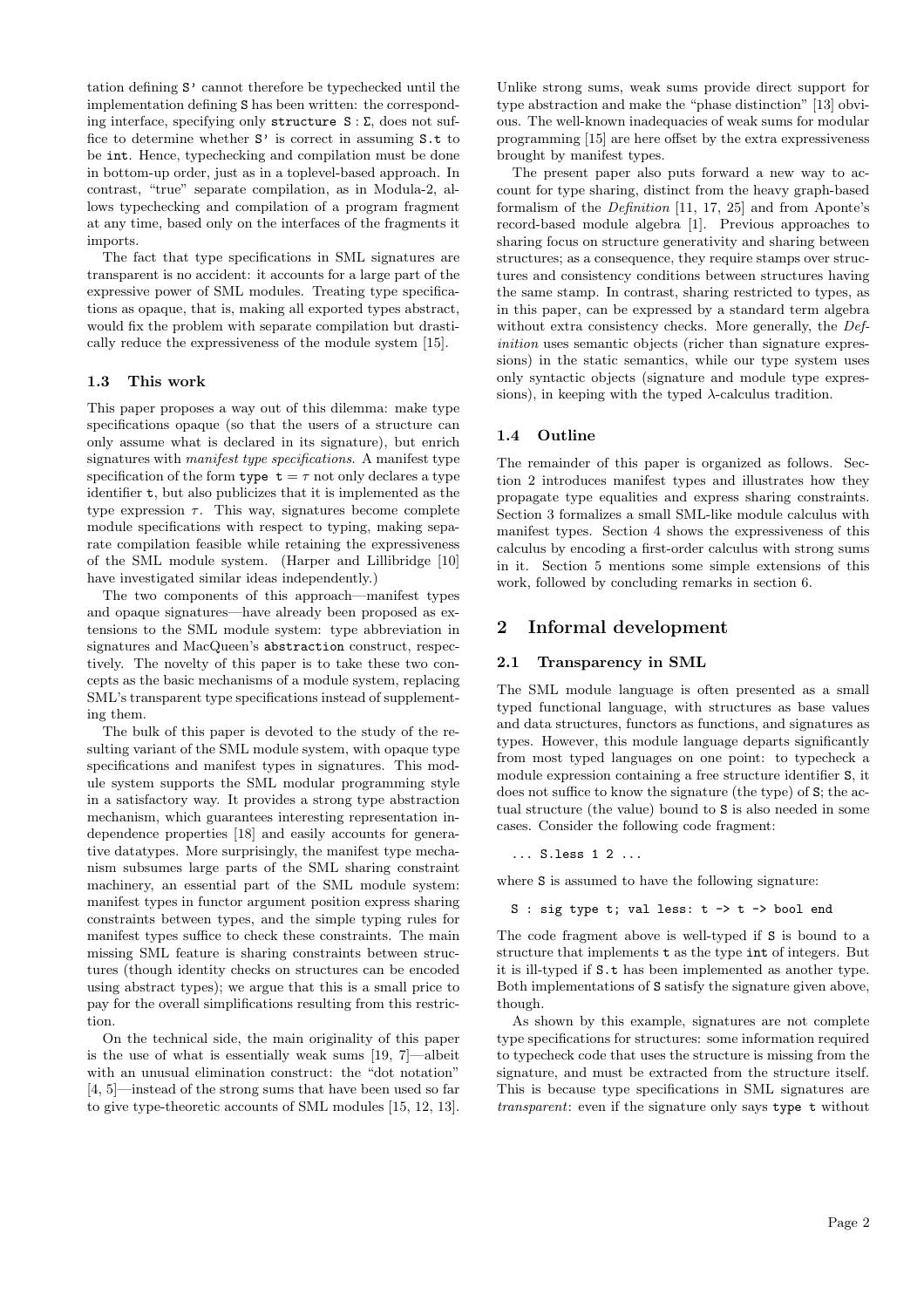any indication on how t is implemented, the actual implementation of t "shows through" the signature.

This makes sense in the context of a toplevel-based system: because of static scoping, the user must provide a definition for S before being able to enter code that mentions S; hence the typechecker has access to the actual structure bound to S when typing expressions referring to S. This is no longer true in the context of separate compilation: S can be defined in a compilation unit A and used in another unit B, and A might not yet be written at the time we wish to typecheck and compile B. Hence, the fact that type specifications are transparent precludes Modula-2-style separate compilation, where program fragments are typed and compiled independently, relying only on their export interfaces.

In spite of these difficulties with separate compilation, transparent type specifications are an important feature of the SML module system, one that accounts for a large part of its expressive power. In the traditional view of structures as types equipped with operations over them [14], transparent type specifications makes it possible to add operations to a preexisting type, and apply these operations to preexisting values. A stricter interpretation of type specifications would generate a new type, incompatible with the original type, therefore compromising the usefulness of the additional operations. Consider for instance the following signature for a type equipped with a total ordering function:

```
datatype order = Less | Equal | Greater;
signature Order =
  sig
    type t
    val cmp: t \rightarrow t \rightarrow order
  end
```
We can define an Order structure for a base type such as int:

```
structure intOrder: Order =
 struct
   type t = intfun cmp i1 i2 =
      if i1 = i2 then Equal else
      if i1 < i2 then Less else Greater
 end
```
Since the type specification in Order is transparent, intOrder.t is compatible with int, hence intOrder.cmp can be applied to any integer. If type specifications were opaque, intOrder.t would be an abstract type, incompatible with any other type, and intOrder.cmp could not be applied to any value, making the structure useless.

Transparency also works across functors. Consider the following functor that takes an ordered type and produces an ordering over lists of elements of that type:

```
functor listOrder(base: Order): Order =
  struct
    type t = base.t list
    fun cmp [] [] = Equal
      | cmp [] = Less
      \lceil cmp \lceil \lceil = Greater
      | cmp (h1::t1) (h2::t2) =
          case base.cmp h1 h2 of
```

```
Equal \Rightarrow cmp t1 t2
| c \Rightarrow c
```
The application of listOrder to intOrder produces an Order structure whose type t is compatible with int list, hence whose cmp function can be applied to preexisting lists of integers. Again, functors such as listOrder would be useless without transparency.

### 2.2 Manifest types

end

So far, we have seen two interpretations of type declarations in signatures: the opaque interpretation, which supports separate compilation but is too restrictive, and the transparent interpretation, which is expressive enough but causes difficulties with separate compilation. We now propose a third approach, which combines expressiveness and separate compilation. We consider type declarations as opaque, but allow two kinds of type declarations: abstract type declarations, of the form type t, which give no clue on how t is implemented and therefore makes t incompatible with any other type (opaque interpretation); and manifest type dec*larations*, of the form type  $t = \tau$ , which require that t be implemented as the type expression  $\tau$ , and therefore makes t compatible with  $\tau$ <sup>1</sup>. This way, signatures become expressive enough to capture the required type equivalences, and there is no need to refer to the structures to establish these equivalences. Consider again the intOrder example above. The structure

```
structure intOrder =
 struct
   type t = intfun cmp i1 i2 =
      if i1 = i2 then Equal else
      if i1 < i2 then Less else Greater
  end
```
now has signature

```
intOrder: sig
               type t = intval cmp: t \rightarrow t \rightarrow order
             end
```
From this signature, we can deduce that intOrder.t and int are compatible; hence, the application of intOrder.cmp to integer values is well-typed. Notice that we have established this by looking at the signature only, but not at the actual structure bound to intOrder. We can show that intOrder.cmp 1 2 is well-typed even if intOrder is defined in another compilation unit and all we know about it is its signature, as provided by the interface of the unit.

Manifest types also work across functors. Consider again the listOrder functor above. With manifest types, we can define it as:

<sup>1</sup>We do not consider generative datatype declarations in signatures, since they can be viewed as declarations of abstract types plus injection and projection operations. For instance, the type specification sig type  $t = A \mid B$  of int end is equiva-<br>lent to sig type t; val inj\_A: t; val inj\_B: int->t; val elim\_t: t<br>-> (unit->'a) -> (int->'a) -> 'a end.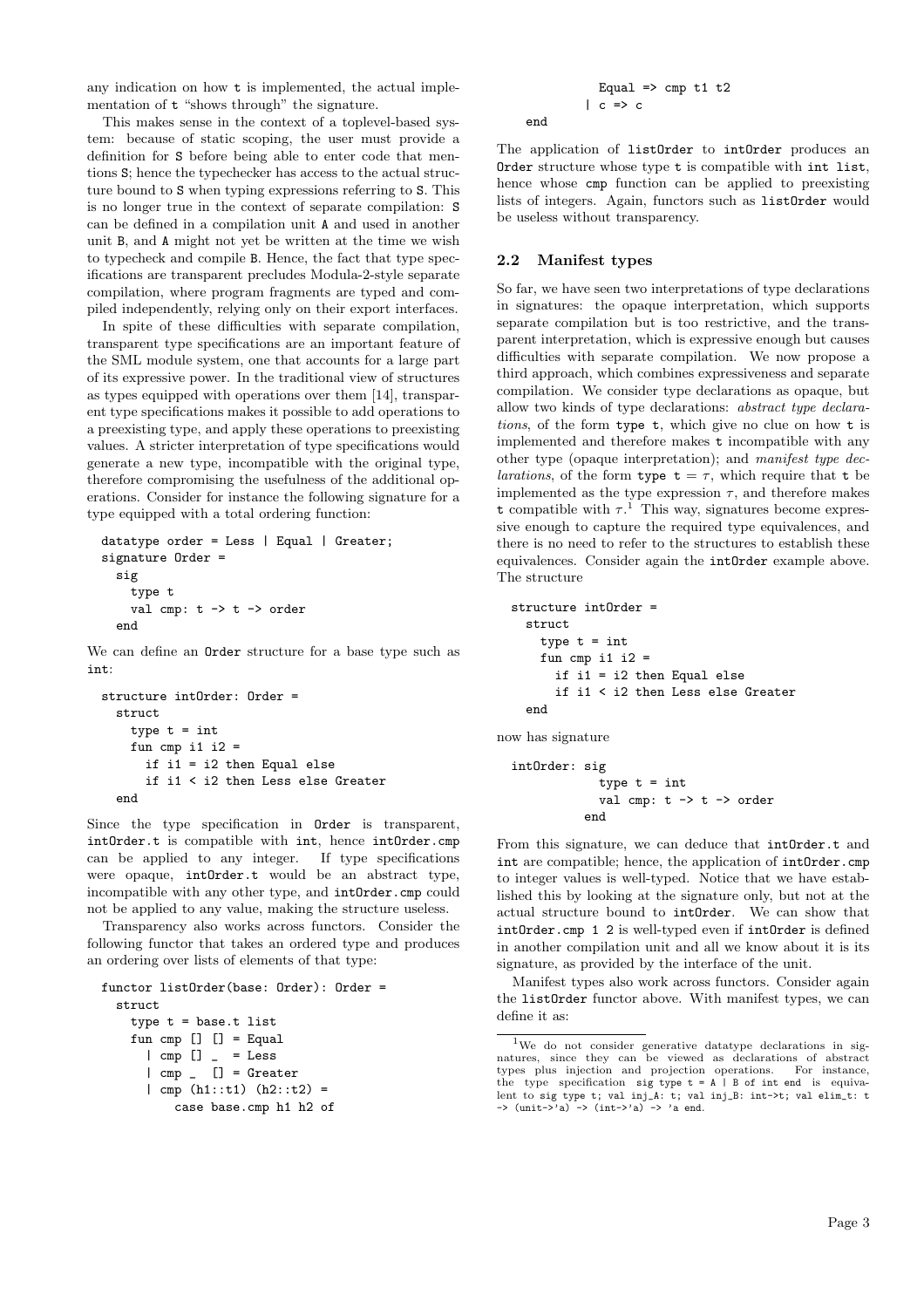```
functor listOrder(base: Order):
  sig
    type t = base.t list
    val cmp: t \rightarrow t \rightarrow order
  end
= struct
    type t = base.t list
    fun cmp 11 12 = ...
  end
```
The result signature for listOrder makes it apparent that the component t in the result structure is compatible with base.t list, where base is the argument structure. This is a dependent function type: the type of the result depends on the value of the argument. Then, consider the application

#### structure intListOrder = listOrder(intOrder)

This application is well-typed, even though the signature of intOrder is different from Order, the argument signature of the functor: Order specifies type t (an abstract type) but the signature of  $intOrder$  says type  $t = int$  (a manifest type). However, a manifest type is a special case of an abstract type: we can always make a manifest type abstract by forgetting the additional information. We shall formalize this idea as a subtyping relation between signatures. This relation will show that the signature of intOrder is a subtype of Order, hence the application listOrder(intOrder) is well-typed.

According to the standard elimination rule for dependent function types (substitute the actual parameter for the formal parameter in the result type), the signature of intListOrder is:

```
intListOrder:
  sig
     type t = intOrder.t list
     val cmp: t \rightarrow t \rightarrow order
  end
```
From this signature, it follows that intListOrder.t is equivalent to intOrder.t list, and we already know that intOrder.t is equivalent to int. Since type equivalence is transitive and a congruence, it follows that intListOrder.t is equivalent to int list, which is the result we need to be able to apply intListOrder.cmp to integer lists. Again, we have reached the same conclusions as with the SML module system, but the reasoning is completely different: we have reasoned only at the level of signatures, while in SML we had to look inside structures.

### 2.3 Avoiding signature duplication

An apparent weakness of the approach presented above is the duplication of signatures: intOrder, intListOrder and the result of the listOrder functor all have different signatures, while in SML they share the same signature Order. Worse, the result signature for the listOrder functor cannot be declared and named before, since it depends on the argument of the functor.

To factor out the common parts between these signatures (the val declarations, usually), one solution is to introduce signatures parameterized by type expressions:

signature ManifestOrder(type  $\tau$ ) = sig type  $t = \tau$ ; val cmp:  $t \rightarrow t \rightarrow$  order end

so that the signature of intOrder is ManifestOrder(int), and listOrder can be declared as:

```
functor listOrder(base: Order):
 ManifestOrder(base.t) = ...
```
The remaining problem is that the generic Order signature, with **t** left abstract, cannot be obtained by application of ManifestOrder and must therefore be declared separately.

Another approach is to introduce the notation Order with type  $t = \tau$  as syntactic sugar for the signature Order where the specification of  $t$  is replaced by type  $t = \tau$ , that is:

```
sig type t = \tau; val cmp: t \rightarrow t \rightarrow order end
```
This style of "after the fact" parameterization, reminiscent of SML's syntax for sharing constraints, makes it possible to write the signature only once and use it in both abstract and manifest contexts. (Tofte [26] has proposed a similar notation to express type abbreviations in signatures, though for different purposes.)

The with construct is just a notational convenience: it can always be expanded before typing as described above, as long as signatures can be named but not abstracted over nor stored in structures. A typechecker would certainly avoid this expansion for the sake of efficiency, but the point is that the with construct does not complicate the formalism.

This is no longer true if signatures can appear as structure components or as functor parameters: if S is a functor parameter, S with type  $t = \tau$  cannot be expanded before typing. In this context, the unrestricted with construct seems to require a type system similar to those for polymorphic extensible records [6]. A more reasonable alternative is to restrict with to situations where the left-hand side can be statically reduced to a sig ... end expression.

#### 2.4 Sharing constraints for free!

So far, we have seen that manifest types in toplevel position or functor result position can replace SML's transparent type specifications. We shall now see that manifest types in functor argument position can replace SML's sharing constraints. The idea is that a functor of the form

```
functor F
   (structure S1: sig type t; ... end
   structure S2: sig type t = S1.t; ... end) ...
```
can only be applied to structures S1 and S2 for which we can prove that S1.t is the same type as S2.t—just like the corresponding SML functor with a sharing constraint:

functor F (structure S1: sig type t; ... end structure S2: sig type t; ... end sharing type  $S1.t = S2.t$ ) ...

Sharing constraints are an essential feature of the SML module system: they guarantee that a functor combining operations from several structures will only be applied to consistent sets of structures—typically, structures derived from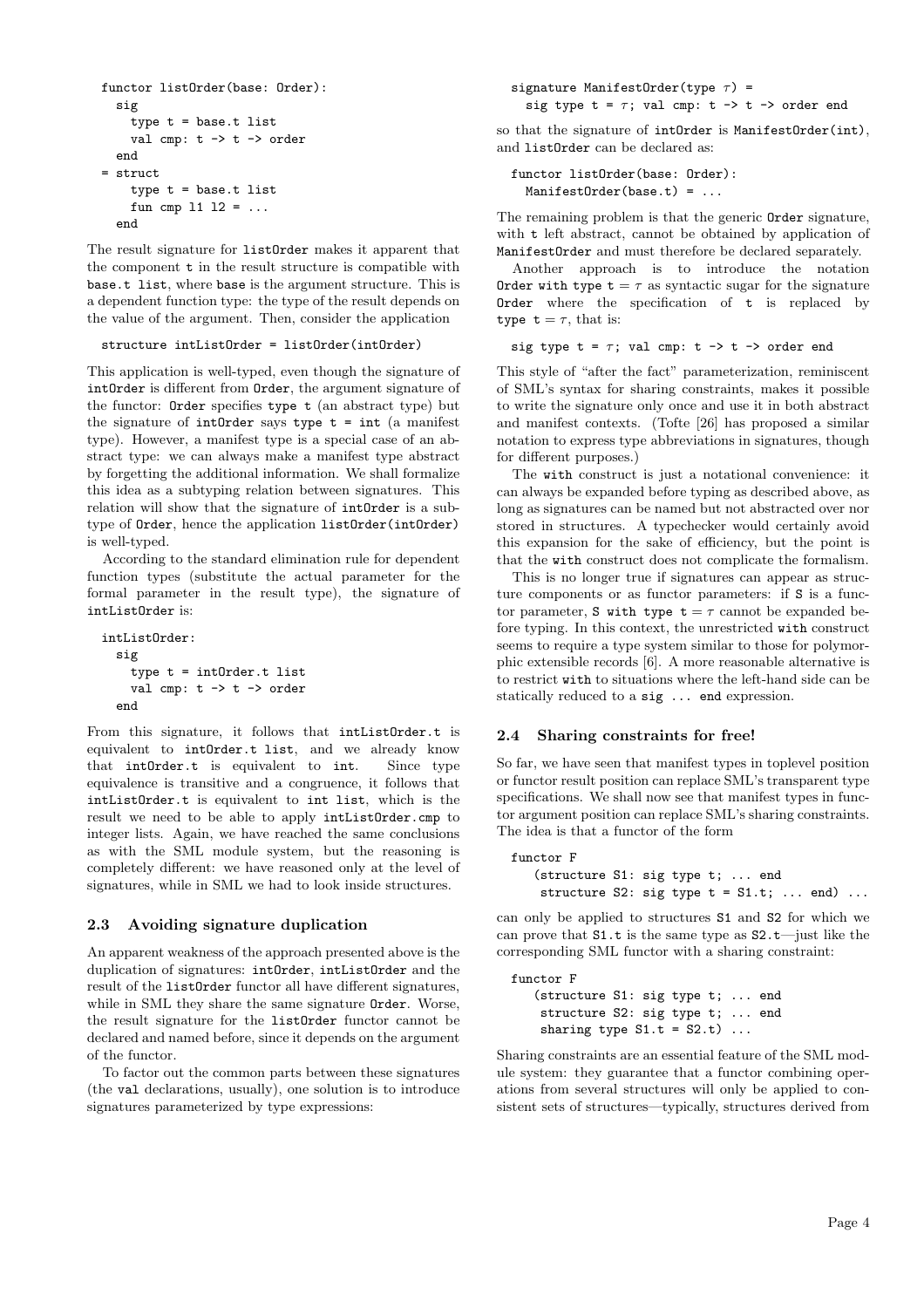one common structure by addition of operations. This programming situation, known as the "diamond import problem" [15], arises often in practice. The following "diamond import" example shows that manifest types suffice to express and check the required sharing properties. We start by a structure implementing some abstract data type, say, integer lists:

```
signature Intlist =
  sig
     type t
     val nil: t
     val cons: int \rightarrow t \rightarrow t
  end
```
Then, we define two functors that take an Intlist structure and equip its type t with derived operations.

```
signature Interval =
  sig type t; val interval: int \rightarrow int \rightarrow t end
functor interval(intlist: Intlist):
        Interval with type t = intlist.t
= struct
    type t = intlist.t;
    fun interval i j = ...end
signature Sumlist =
  sig type t; val sumlist: t \rightarrow int end
functor sumlist(intlist: Intlist):
        Sumlist with type t = intlist.t
= struct
    type t = intlist.t;
    fun sumlist l = ...end
```
Finally, we define a functor that combines the structures returned by the functors interval and sumlist.

```
functor main
   (structure i: Interval
   structure s: Sumlist with type t = i.t)
= struct
   fun f n = s.sumlist(i.interval 1 n)
 end
```
The application of s.sumlist to the result of i.interval is well-typed because the signature of s guarantees that the types s.t and i.t are compatible. Now, we can show that the application

```
main(interval(list) sumlist(list))
```
is well-typed, given a structure list of type Intlist. First, the signature of interval(list) is

interval(list): Interval with type t = list.t

which is included in the expected signature for *i* in main. Then, following the typing rule for functor application, we substitute the actual parameter interval(list) for the formal parameter i in the remainder of the functor arguments:

```
s: Sumlist with type t = interval(list).t
```
We must now prove that the signature of the second argument:

sumlist(list): Sumlist with type t = list.t

is included in the signature for s. According to the subtyping rules in section 3, this amounts to showing that the types list.t and interval(list).t are identical. This immediately follows from the signature of interval(list); again, only the signature is used. Hence the application of main is well-typed. On the other hand, we will correctly reject applications of main to inconsistent i and s structures, such as

### main(interval(list) sumlist(list2))

where list2 is another implementation of Intlist with a type t incompatible with list.t. Typing proceeds as above, but fails because interval(list).t and list2.t are not compatible, hence the signature of sumlist(list2) is not included in the signature specified for s.

Notice that we have checked the sharing constraint using only the general rules for subtyping and functor application: no special typing rule is required—at least for this simple diamond import problem; section 3.4 shows that an additional "type strengthening" rule is sometimes necessary to establish the expected sharing properties.

### 2.5 Expressible sharing constraints

The sharing constraints expressible with manifest types are less general than those expressible in the SML module system. First, manifest types can only express constraints of the form type identifier  $=$  type expression, which are both asymmetrical and local (a constraint over a type t must appear in the signature that declares t). In contrast, SML allows sharing constraints of the form *long identifier*  $=$  *long identifier* (e.g.  $p.t = q.x.t$ ), more symmetrical and non-local. This difference is mostly cosmetic, however: SML-style sharing constraints can be compiled into manifest types by choosing a representative for each equivalence class of shared types, and pushing the constraints down the constrained signatures.

A more substantial difference is that manifest types can only express the equality of two types, while SML sharing constraints can also express the equality of two structures. Manifest types can account for the most common use of sharing constraints over structures: to specify sharing between all type components of two structures in a compact way. A more advanced use of sharing constraints over structures is to ensure that the value components of the structures are also identical, which is useful to deal with structures that have a local state [11]. This can be encoded to some extent in our calculus, by introducing an abstract type to act as a structure stamp. For instance, the SML specification

```
functor F
 (structure A: sig val r: int ref ... end
  structure B: sig val r: int ref ... end
 sharing A = B)
```
becomes

```
functor F
 (structure A: sig type stamp;
                   val r: int ref ... end
```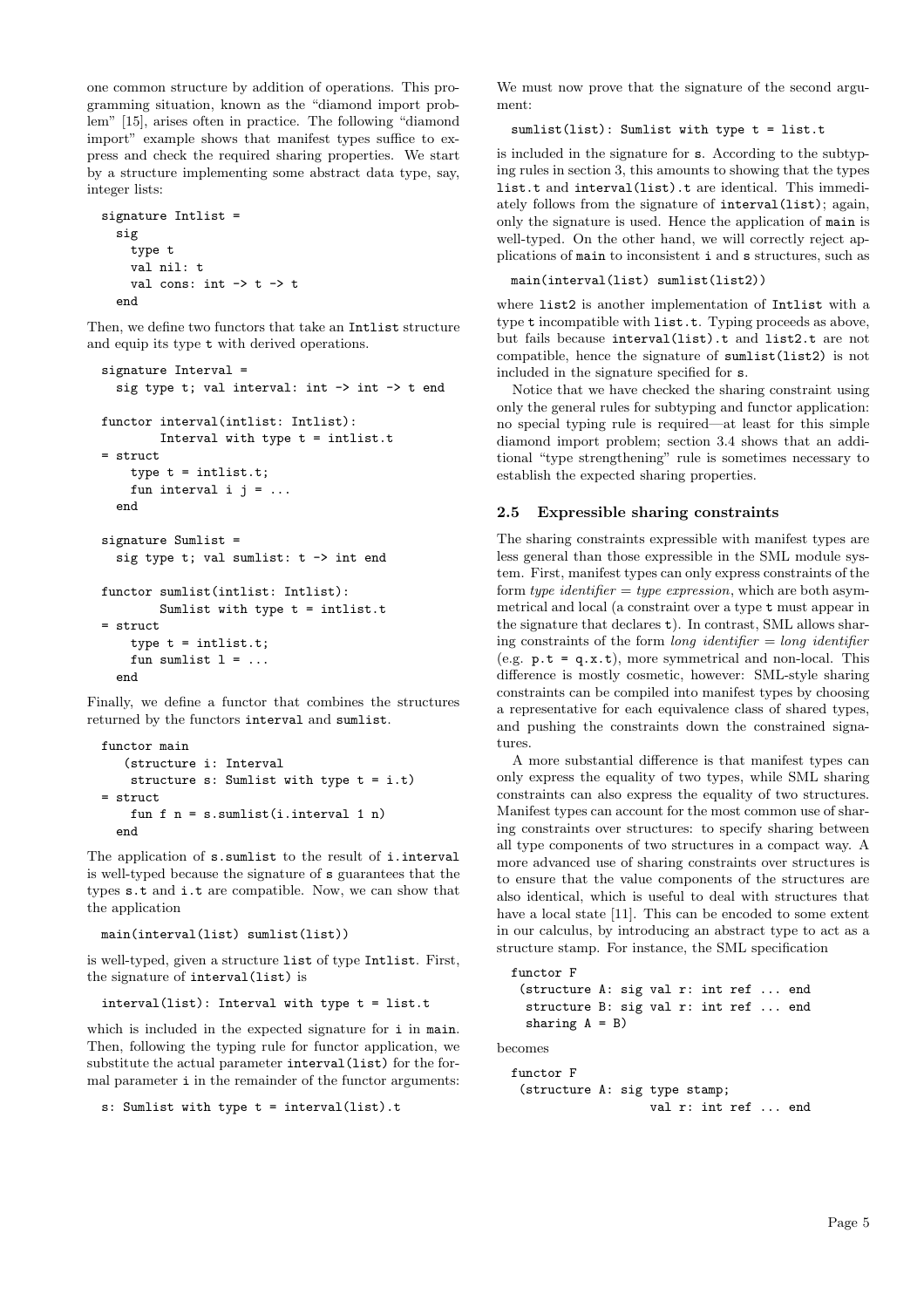structure B: sig type stamp = A.stamp; val r: int ref ... end)

If the stamp type fields are abstract types in all structures, then the equality of stamp types guarantees the equality of the structures, by generativity of abstract types. This relies on programmer's discipline, however; hence the type system cannot infer that all components of these two structures are themselves shared. On the other hand the absence of sharing constraints over structures greatly simplifies the formalism: since structures have no "identity", there is no need to represent them by unique stamps, as in [17]; simple record-like terms suffice.

### 2.6 The problem with type abbreviations in signatures

Manifest types are similar to an often proposed extension of SML called "type abbreviations in signatures". This extension has been excluded from the Standard because it is known to cause serious difficulties [16]: if type abbreviations are allowed in signatures, signature elaboration becomes undecidable. It is worth pointing out that this problem is not inherent to type abbreviations in signatures, but stems from their interaction with sharing constraints. In the simple approach suggested in [16], sharing constraints may involve abbreviated type constructors, as in:

```
\n
$$
\text{sig}\quad \text{type } t = \tau\n \text{type } s = \sigma\n \text{ sharing type } t = s\n \text{end}\n
$$
\n
```

In this approach, sharing constraints are therefore no longer restricted to equalities between type constructors: they can now express arbitrary equations between type expressions  $(\tau = \sigma$  in the example above). Since type equations may involve abstract type constructors (as in  $int t = int$  where t is declared as type 'a t), second-order unification is required to elaborate these sharing constraints.

Our approach avoids this difficulty: since sharing constraints are expressed in terms of manifest types, all expressible sharing constraints are of the format *long identifier*  $=$ type expression, where long identifier refers to an abstract type. Hence there is no way to equate two arbitrary type expressions. For instance, the pathological signature given above is not expressible in our system: assuming t is chosen as representative for the equivalence class of s and t, then s would have to be declared as equal to  $\sigma$  and equal to t also, which is syntactically impossible.

# 3 A calculus of modules

We now formalize the ideas presented above in a simple module calculus built on top of a typed base language.

### 3.1 Syntax

In the following grammar, v ranges over value names, t over type names and x over module names. Identifiers  $v_i$ ,  $t_i$  and

 $x_i$  are composed of a name plus a stamp i taken from some infinite set of stamps.

Stamps are used to distinguish identifiers having the same name. We cannot allow arbitrary renamings on identifiers, since the calculus relies on the names to extract structure fields. Instead, we will use renamings that only change the stamp parts of identifiers, but preserve the name parts of identifiers. This causes no difficulties with structure access, since access is by name, not by name plus stamp.

Stamps are needed only during typechecking. In particular, they can be omitted from program texts, since they can be recovered by applying the standard scoping rules (each binding generates a new stamp, each reference to an identifier is given the stamp of its most recent binding). We will follow this convention to make examples more legible.

Value expressions:

| $e ::= v_i$                           | value identifier                                     |
|---------------------------------------|------------------------------------------------------|
| p.v                                   | value component of a structure                       |
| ∣                                     | depends on the base language                         |
| Type expressions:                     |                                                      |
| $\tau ::= t_i$                        | type identifier                                      |
| p.t                                   | type component of a structure                        |
| l                                     | depends on the base language                         |
| Module expressions:                   |                                                      |
| $m ::= x_i$                           | module identifier                                    |
| p.x                                   | module component of a structure                      |
| struct $s$ end                        | structure construction                               |
| $ \: {\tt functor}(x_i:M) \, m \:  $  | functor                                              |
| $\mid m_1(m_2)\mid$                   | functor application                                  |
| Module types:                         |                                                      |
| $M ::=$ sig $S$ end                   | signature type                                       |
|                                       | $\text{functor}(x_i : M) M'$ dependent function type |
| Structure body:                       |                                                      |
| $s ::= \emptyset \mid s_c; s$         |                                                      |
| Structure components:                 |                                                      |
| $s_c ::= \texttt{val} \ \ v_i = e$    | value binding                                        |
| type $t_i = \tau$ type binding        |                                                      |
| nodule $x_i : M = m$ module binding   |                                                      |
| Signature body:                       |                                                      |
| $S ::= \emptyset \mid S_c; S$         |                                                      |
| Signature components:                 |                                                      |
| $S_c ::= \mathtt{val} \ \ v_i : \tau$ | value declaration                                    |
| type $t_i$                            | abstract type declaration                            |
| type $t_i = \tau$                     | manifest type declaration                            |
| module $x_i : M$                      | module declaration                                   |
| Access paths:                         |                                                      |
| $p ::= x_i   p.x$                     |                                                      |
| Typing environments:                  |                                                      |
| $E ::= \emptyset \mid E; S_c$         |                                                      |

Terms are identified up to alpha-conversion. The binding constructs are functor (with scope the functor result part) and val, type and module (with scope the remainder of the structure or signature). Alpha-conversion can rename the stamp part of identifiers, but is required to preserve the name part. The components of a structure or signature are assumed to have distinct names.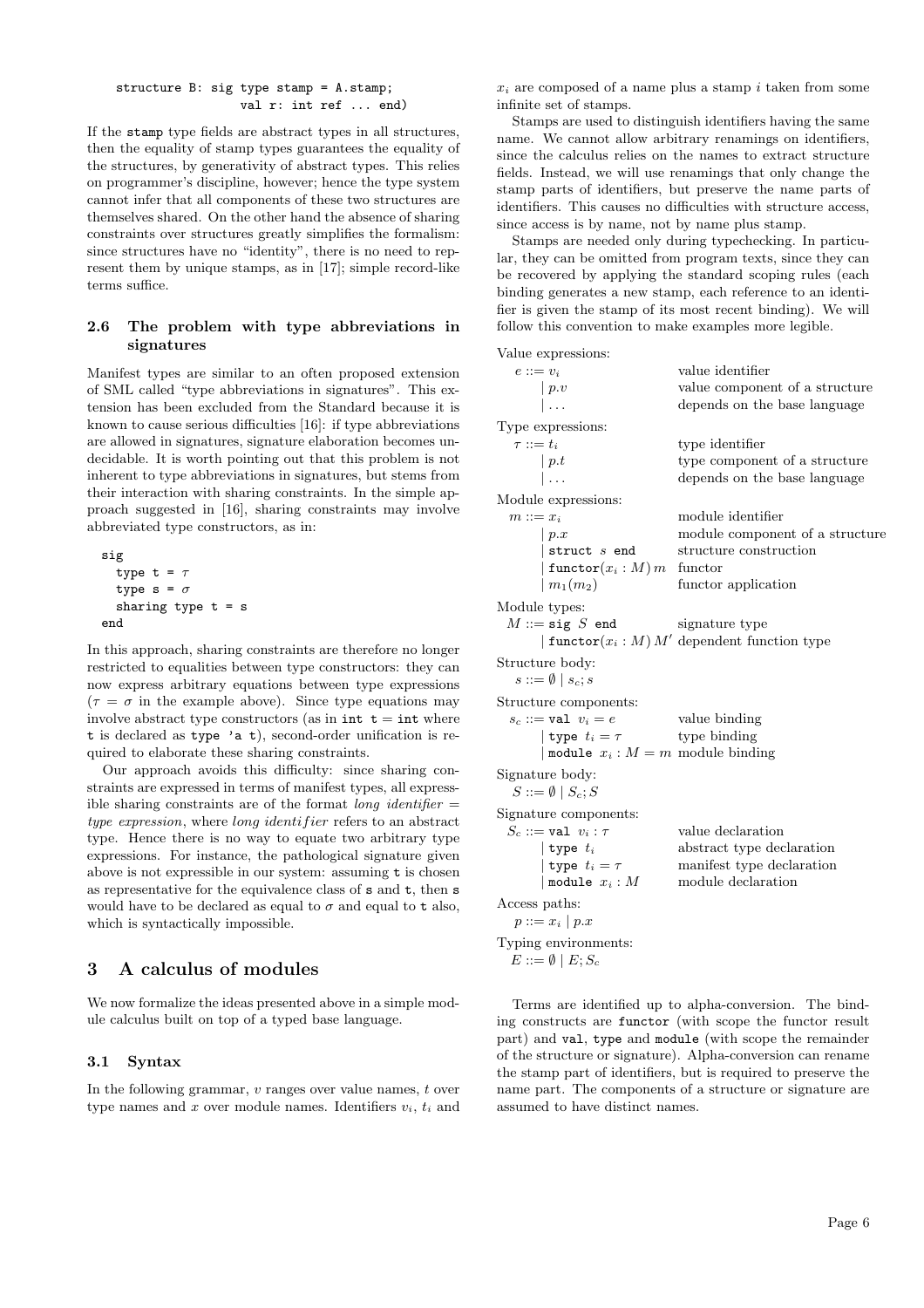#### The base language

The base language (value and type expressions) is left mostly unspecified, since the module calculus makes few assumptions about it and should accommodate a variety of base languages. (We have experimented with two base languages: ML and a more Algol-like language derived from [22].) The base language can access values and types bound earlier in the same structure  $(v_i \text{ and } t_i)$ . It can also refer to value and type components of other structures through the "dot notation"  $p.v$  and  $p.t$  where  $p$  is an access path to a structure with a  $v_i$  or  $t_i$  component.

#### The module language

The module language has both structures and functors as first-class module values. We use the word "module" to refer to structures and functors. Functors live at the same level as structure, unlike in Tofte's system [25]. The module language is actually lambda-calculus with one data structure: generalized products. Its dynamic semantics is given by a straightforward translation to untyped lambda-calculus with products, by erasing the type components in structures.

Structures are sequences of bindings for values, types and modules. To keep this paper simple, we do not formalize module type bindings (signature  $X = sig \dots end$ ). Simple uses of module type bindings (as in the examples of section 2) can be translated by duplicating module type expressions. Introducing module type bindings as structure components is tempting, as it brings considerable expressive power to the module system: polymorphic modules and even  $F_{\omega}$ -like module type operators are definable. For instance, the polymorphic module  $\Lambda X$ .m would be expressed as the functor

$$
functor(x: sig signature X end) (m{X \leftarrow x.X}).
$$

However, the implications of introducing module types as structure components are not clear yet, especially with respect to decidability of typechecking [10].

#### Access paths

The main singularity of this calculus is the restriction to paths  $(p.v, p.x, p.t)$  when accessing structure components, instead of a more general projection construct  $(m.v, m.x, ...)$  $m.t$ ) that could be applied to any module expression  $m$ , as in DL and XML [15, 12]. For instance, our calculus allows  $x_i$ .t in the scope of the binding  $x_i = m_1(m_2)$ , but not directly  $m_1(m_2).t.$ 

The reason why general projections (and even projections restricted to values, as in Harper and Lillibridge [10]) are inadequate is that we have abstract types and therefore must account for type generativity. For instance, assuming  $f$  is a functor returning a structure containing an abstract type t, then two applications of  $f$  to a structure  $m$  must return two different types t. With general projections, we would be unable to determine whether the two types  $f(m).t$  and  $f(m).t$ are compatible (if the two occurrences of  $f(m)$  correspond to the same application of  $f$ ) or incompatible (if these are distinct applications of  $f$ ).

This problem disappears if we restrict projections to paths, and put suitable restrictions on rebindings [5].

Then, the two types  $p.t$  and  $p.t$  are always compatible, because the two occurrences of  $p$  are guaranteed to refer to the same structure: paths do not contain functor applications, hence their evaluation cannot create new types. Similarly, the two types p.t and  $p'.t$  where  $p \neq p'$  are incompatible (assuming  $t$  and  $t'$  are abstract types, not manifest types), because  $p$  and  $p'$  are assumed to be bound to different structures. In other terms, we rely on name equivalence to account for generativity.

### 3.2 Typing rules

We now give an overview of the typing rules, which assign module types to module expressions  $(E \vdash m : M)$  and signatures to structures  $(E \vdash s : S)$ . The typing rules for module expressions are mostly standard:

$$
E \vdash x_i : E(x_i) \qquad \qquad \frac{E \vdash m : M' \quad E \vdash M' <: M}{E \vdash m : M}
$$
\n
$$
E \vdash s : S
$$
\n
$$
\overline{E \vdash (\text{struct } s \text{ end}) : (\text{sig } S \text{ end})}
$$
\n
$$
E \vdash M \text{ module type} \qquad x_i \notin \text{Dom}(E)
$$
\n
$$
E; \text{ module } x_i : M \vdash m : M'
$$
\n
$$
\overline{E \vdash \text{functor}(x_i : M)m : \text{functor}(x_i : M)M'}
$$
\n
$$
\underline{E \vdash m_1 : \text{functor}(x_i : M)M' \quad E \vdash m_2 : M}{E \vdash m_1(m_2) : M' \{x_i \leftarrow m_2\}}
$$

The application rule is the usual elimination rule for dependent function types. Because only paths are allowed in projections, the substitution  $M'(x_i \leftarrow m_2)$  is undefined if  $m_2$  is not a path and  $x_i$  occurs in  $M'$ . In this case, the application  $m_1(m_2)$  is ill-typed; an intermediate binding of  $m_2$ to a module identifier must be introduced. Felleisen and Sabry's A-normalization [23] can be used to introduce these bindings in a systematic way before typechecking.

The most unusual rule is the rule for module access:

$$
\frac{E \vdash p : (\texttt{sig } S_1; \texttt{module } x_i : M; S_2 \texttt{ end})}{E \vdash p.x : M\{n_i \leftarrow p.n \mid n_i \in \texttt{Dom}(S_1)\}}
$$

Here,  $n$  ranges over all three kinds of names. In the premise, we consider the path  $p$  as a special case of module expression. The rule says that  $p \text{ in } p.x$  must refer to a structure with a module component named  $x$ ; the type for this component gives the type for  $p.x$ . However, the type found in the signature may refer to identifiers bound earlier in the signature, as in

```
p: sig type t_jmodule x_i: sig val v_k: t_j end
   end
```
These identifiers must be prefixed by  $p$  when the type of  $x$ is extracted from the signature. In the example above, this gives p.x the correct type sig val  $v_k : p.t$  end, with p.t in place of  $t_i$ .

The typing of structures is straightforward. Structures are dependent products, hence a binding must be pushed in the environment before typing the following bindings.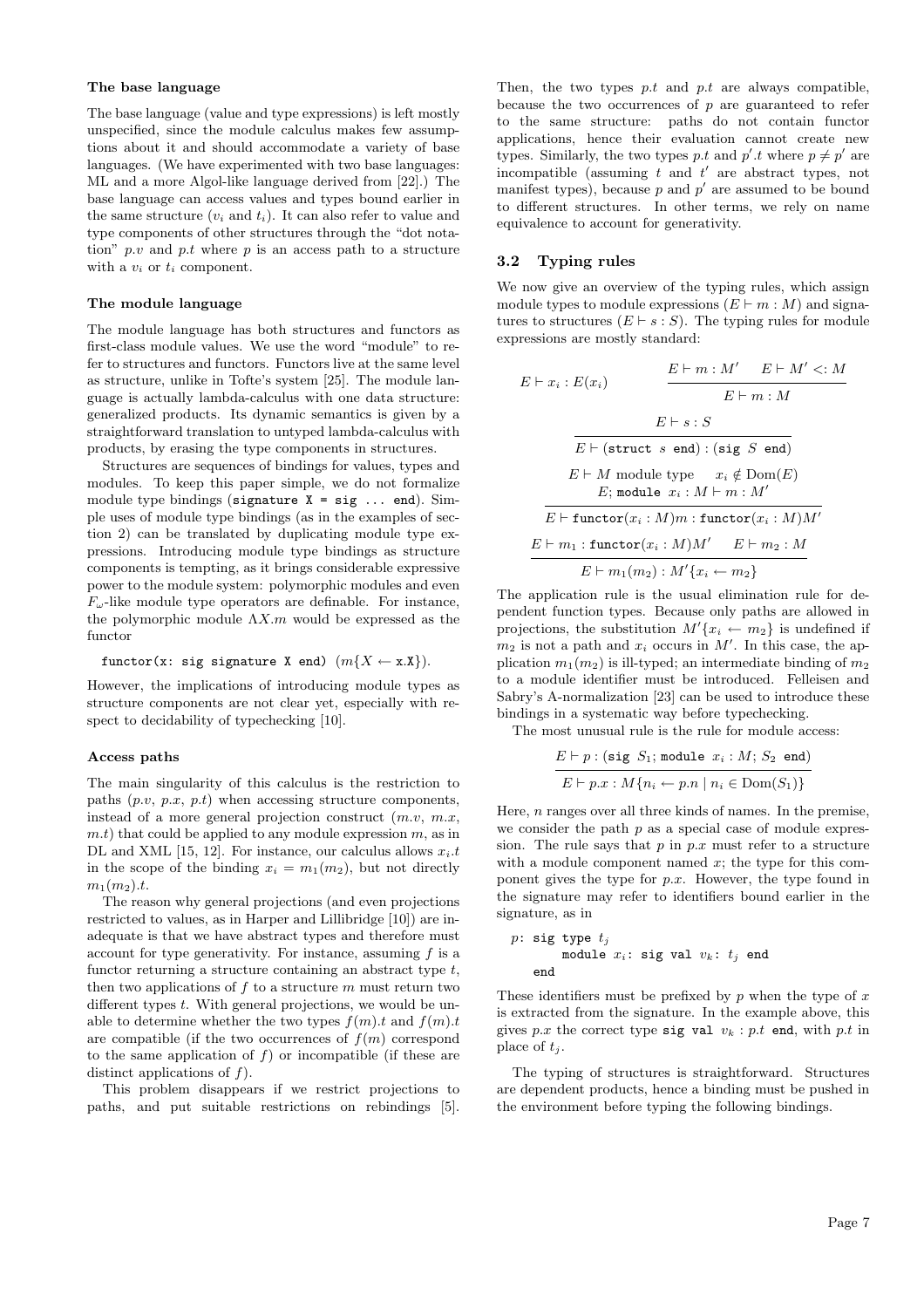$$
E \vdash \emptyset : \emptyset
$$
\n
$$
E \vdash e : \tau \quad v_i \notin \text{Dom}(E) \quad E; \text{ val } v_i : \tau \vdash s : S
$$
\n
$$
E \vdash (\text{val } v_i = e; s) : (\text{val } v_i : \tau; S)
$$
\n
$$
E \vdash \tau \text{ definable type } t_i \notin \text{Dom}(E)
$$
\n
$$
E; \text{ type } t_i = \tau \vdash s : S
$$
\n
$$
E \vdash (\text{type } t_i = \tau; s) : (\text{type } t_i = \tau; S)
$$
\n
$$
E \vdash m : M \quad x_i \notin \text{Dom}(E) \quad E; \text{ module } x_i : M \vdash s : S
$$
\n
$$
E \vdash (\text{module } x_i : M = m; s) : (\text{module } x_i : M; S)
$$

We assume given typing judgements for the base language.  $E \vdash e : \tau$  and  $E \vdash \tau$  definable type, to assign types to expressions and to check the well-formedness of type expressions, respectively. (In the case of ML, the former is defined by Damas and Milner's type system [9] with the extra requirement that  $\tau$  is a closed type scheme, and the latter checks that  $\tau$  is a closed simple type and that all external types p.t in  $\tau$  are valid.)

The rules above make all type components manifest in the inferred signature. They can be abstracted later, if desired, using a module type constraint.

The rules require identifiers to be renamed so that they are bound at most once. Rebindings lead to incorrect typings in conjunction with name equivalence over paths, as shown by the following example:

module x : sig type t; val v:t end = struct type t=int; val v=3 end; val u = x.v; module x : sig type t; val v:t end = struct type t=bool; val v=true end; val w = x.v;

If both modules x have the same stamp, say,  $x_i$ , then the values **u** and **w** have the same type  $x_i$ .**t**, but one is an integer and the other a boolean. The side conditions in the rules above guarantee that the two x modules have different stamps, hence that the types of u and v are incompatible.

#### 3.3 Type inclusion and equivalence

Type equivalence, written  $\approx$ , takes into account the type equations encoded in manifest type specifications:

$$
E_1; \text{ type } t_i = \tau; E_2 \vdash t_i \approx \tau
$$
\n
$$
E \vdash p: \text{sig } S_1; \text{ type } t_i = \tau; S_2 \text{ end}
$$
\n
$$
E \vdash p.t \approx \tau \{ n_i \leftarrow p.n \mid n_i \in \text{Dom}(S_1) \}
$$

The remaining rules for type equivalence depend on the base language considered. (For ML, they consist of the usual transitivity and congruence rules.) Inclusion between types  $(E \vdash \tau \leq : \tau')$  is base language-dependent; the only assumption is that type equivalence implies type inclusion. (For ML, subtyping is subsumption between type schemes.)

The inclusion rules between module types are standard. Functor types are contravariant in their domain.

$$
E \vdash M_2 <: M_1 \quad E; \text{ module } x_i : M_2 \vdash M'_1 <: M'_2
$$
\n
$$
E \vdash \text{functor}(x_i : M_1)M'_1 <: \text{functor}(x_i : M_2)M'_2
$$
\n
$$
E \vdash S <: S'
$$
\n
$$
E \vdash \text{sig } S \text{ end} <: \text{sig } S' \text{ end}
$$

Inclusion between signatures is defined as follows:

$$
E \vdash \emptyset <: \emptyset
$$

$$
\frac{E \vdash S_c <: S'_c \quad E; S_c \vdash S <: S'}{E \vdash S_c; S <: S'_c; S'} \qquad \qquad \frac{E; S_c \vdash S <: S'}{E \vdash S_c; S <: S'}
$$

The rightmost rule allows skipping some components of the richer signature if they have no counterpart in the simpler signature. Inclusion between signature components is defined in the obvious way: val types and module module types must be properly included; manifest type specifications are included in abstract type specifications; and two manifest type specifications are included if and only if the manifest types are equivalent.

$$
\frac{E \vdash \tau <: \tau'}{E \vdash \texttt{val } v_i : \tau <: \texttt{val } v_i : \tau'}
$$
\n
$$
\frac{E \vdash M <: M'}{E \vdash \texttt{module } x_i : M <: \texttt{module } x_i : M'}
$$
\n
$$
E \vdash \texttt{type } t_i = \tau <: \texttt{type } t_i \qquad E \vdash \texttt{type } t_i <: \texttt{type } t_i
$$
\n
$$
\frac{E \vdash \tau \approx \tau'}{E \vdash \tau \approx \tau'}
$$

$$
E \vdash \texttt{type} \ t_i = \tau \mathrel{<:} \texttt{type} \ t_i = \tau'
$$

In effect, the inclusion  $S_1 \leq S_2$  checks that all components in  $S_2$  are present in  $S_1$ , possibly with more general types, and possibly interspersed with other components. To keep the rules simple, the components common to  $S_1$  and  $S_2$  must appear in the same order; in practice, it would be desirable to allow permutations of independent components.

Whenever we skip or retain a component of  $S_1$ , it is added to the environment for comparing the remainders of  $S_1$  and  $S<sub>2</sub>$ . This is useful if the component is a manifest type (the type equation might be needed to establish an inclusion later) or a module (whose module type can contain manifest types).

Combining the inclusion rules for signatures and the typing rules for structures, we can type the following three typical examples:

(1) struct type  $t=int$ ; val  $x=1$  end : sig type t; val x:t end  $(2)$  struct type t=int; val x=1 end : sig type t=int; val x:t end (3) struct type  $t=int$ ; val  $x=(1:t)$  end : sig val x:int end

(1) corresponds to an abstract type with associated operations being implemented as some specific type (here, int). (2) is similar, but the type is exported concretely, with its implementation. (3) corresponds to a local type declaration, which is not exported but is taken into account for signature matching.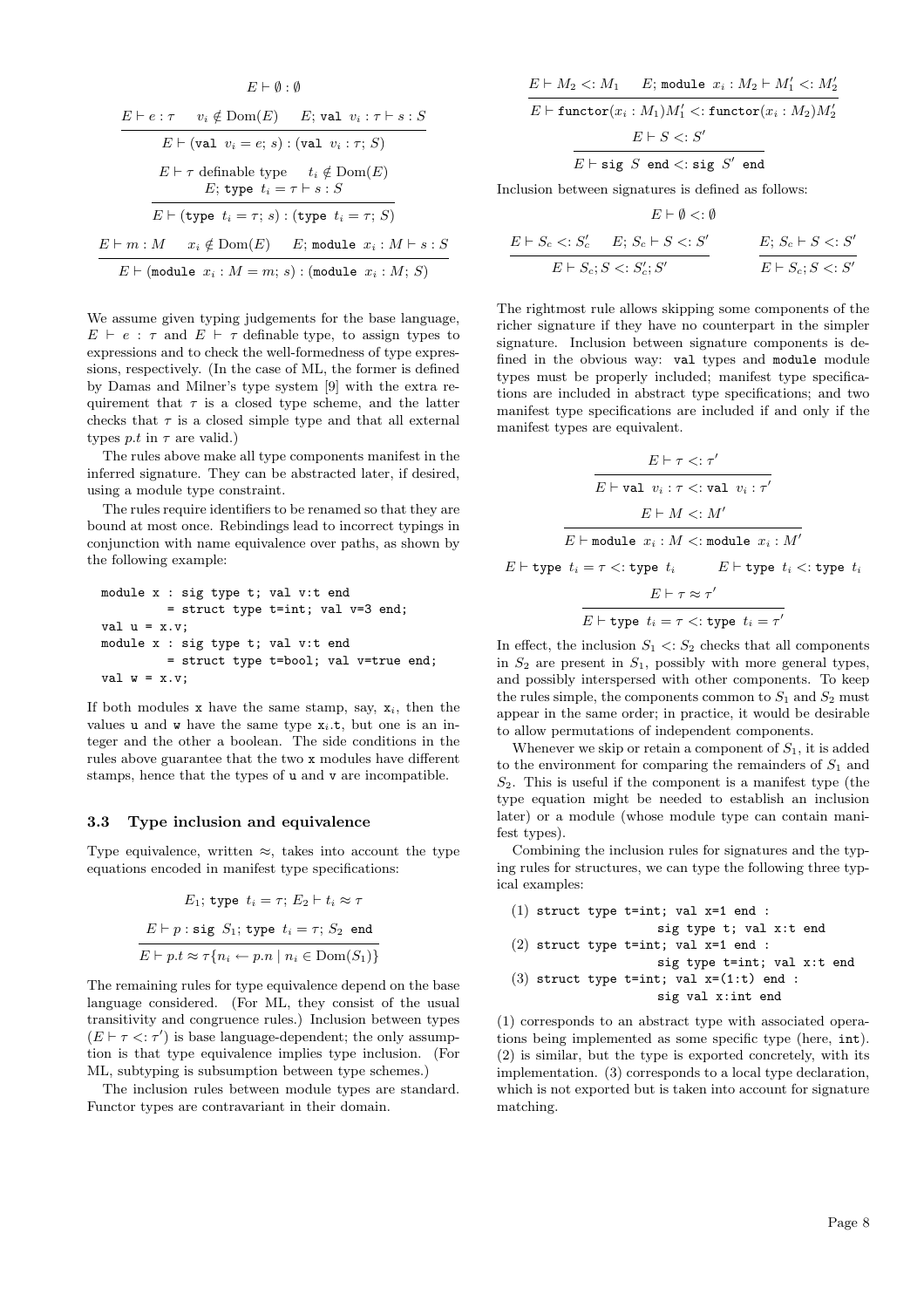### 3.4 Sharing constraints and type strengthening

The calculus presented above contains no special rule for checking sharing constraints at functor applications. The general inclusion and application rules can show that sharing constraints are satisfied in many situations, especially those deriving from the "diamond import" situation. However, they are not always sufficient. First, they are sensitive to the order in which sharing constraints are written: the curried functor

module  $f =$ functor (a: sig type t; ... end) functor (b: sig type  $t = a.t; ... end$ ) ...

cannot be applied to structures with the following signatures:

 $a : sig type t = b.t; ... end$ b : sig type t; ... end

because the signature of  $\mathbf b$  is not included in sig type  $\mathbf t =$ a.t; ... end, even though a.t and b.t are known to be equivalent. For the same reasons, the rules fail to recognize that a structure always shares with itself: the functor application  $g(c)(c)$ , with g declared as

```
module g =
  functor (a: sig type t end)
 functor (b: sig type t = a.t end) ...
```
fails if c.t is abstract. In both cases, the problem is that we compare signatures without taking into account that they are not signatures of arbitrary structures, but signatures of a given path. Fortunately, this fact can be expressed by introducing more manifest types in the signature: whenever a path  $p$  has type

$$
p: \mathtt{sig type} \ t_i; \ \ldots \ \mathtt{end},
$$

it also has type

$$
p: \text{sig type } t_i = p.t; \dots \text{ end.}
$$

If we apply this transformation to the types of b and c in the examples above, the subtyping rules now recognize that the sharing constraints are satisfied. For instance, when typing the application  $f(a)(b)$  above, we have to show that b has type

sig type  $t = a.t; ...$  end

and this can be done by first considering b with type sig type  $t = b.t$ ; ... end, then proving  $b.t = a.t$  from the type of a.

This operation on path types is called strengthening. The corresponding typing rule is:

$$
\frac{E\vdash p:M}{E\vdash p:M/p}
$$

where the strengthening operation  $M/p$  is defined by:

$$
(\text{sig } S \text{ end})/p = \text{sig } S/p \text{ end}
$$
  
\n
$$
M/p = M \text{ if } M \text{ is not a signature}
$$
  
\n
$$
(\text{val } v_i : \tau; S)/p = \text{val } v_i : \tau; S/p
$$
  
\n
$$
(\text{type } t_i; S)/p = \text{type } t_i = p.t; S/p
$$
  
\n
$$
(\text{type } t_i = \tau; S)/p = \text{type } t_i = p.t; S/p
$$
  
\n
$$
(\text{module } x_i : M; S)/p = \text{module } x_i : M/p.x; S/p
$$

Even in the cases for manifest types, no information is lost by strengthening: if we replace type  $t_i = \tau$  by type  $t_i = p.t$ in the type of  $p$ , we can still show that the  $t$  component is equivalent to  $\tau$ , by looking up the original type of p in the typing environment. This remark can be formalized as follows: if p has type M in the environment E, then  $M/p$  is a subtype of  $M$  in  $E$ . Hence, it is always safe to apply the strengthening rule before checking type inclusion.

Type strengthening is also useful when taking multiple views of a structure while preserving type compatibility between the views. Assume x is bound to a structure with type

```
x : sig type t; val f: \tau; val g: \sigma end
```
and we wish to view x without the g component. If we define the view as

module y : sig type t; val f:  $\tau$  end = x

then, by generativity, y.t is a "new" type, incompatible with x.t, since x and y are not the same path. To ensure compatibility between x.t and y.t, we must make t manifest in the signature of y:

```
module y : sig type t = x.t; val f: \tau end = x
```
Checking the type-correctness of this binding requires the strengthening rule: without prior strengthening, the signature of x would not be a subtype of the signature declared for y.

#### 3.5 Type inference

The typing rules presented above do not lead directly to a type checking or type inference algorithm, since the rules for subsumption and strengthening are not syntax-directed. However, the applications of these rules can be "floated downwards" and combined with the functor application and module binding rules. More precisely, we define a syntaxdirected variant of the calculus above by removing the subsumption and strengthening rules, and replacing the rules for functor application and module binding by:

$$
E \vdash m_1 : \text{functor}(x_i : M_1)M \qquad E \vdash m_2 : M_2
$$
\n
$$
E \vdash M_2/m_2 <: M_1
$$
\n
$$
E \vdash m_1(m_2) : M\{x_i \leftarrow m_2\}
$$
\n
$$
E \vdash m : M' \qquad E \vdash M'/m <: M
$$
\n
$$
x_i \notin \text{Dom}(E) \qquad E; \text{ module } x_i : M \vdash s : S
$$
\n
$$
E \vdash (\text{module } x_i : M = m; s) : (\text{module } x_i : M; S)
$$

Here, we write  $M/m$  for M if m is not a path, and  $M/p$ if  $m$  is a path  $p$ . The resulting system has the following correctness and completeness properties:

- 1. if  $E \vdash m : M$  in the syntax-directed system, then  $E \vdash$  $m : M$  in the original system;
- 2. if  $E \vdash m : M$  in the original system, then there exists  $M'$  such that  $E \vdash m : M'$  in the syntax-directed system and  $E \vdash M'/m <: M$ .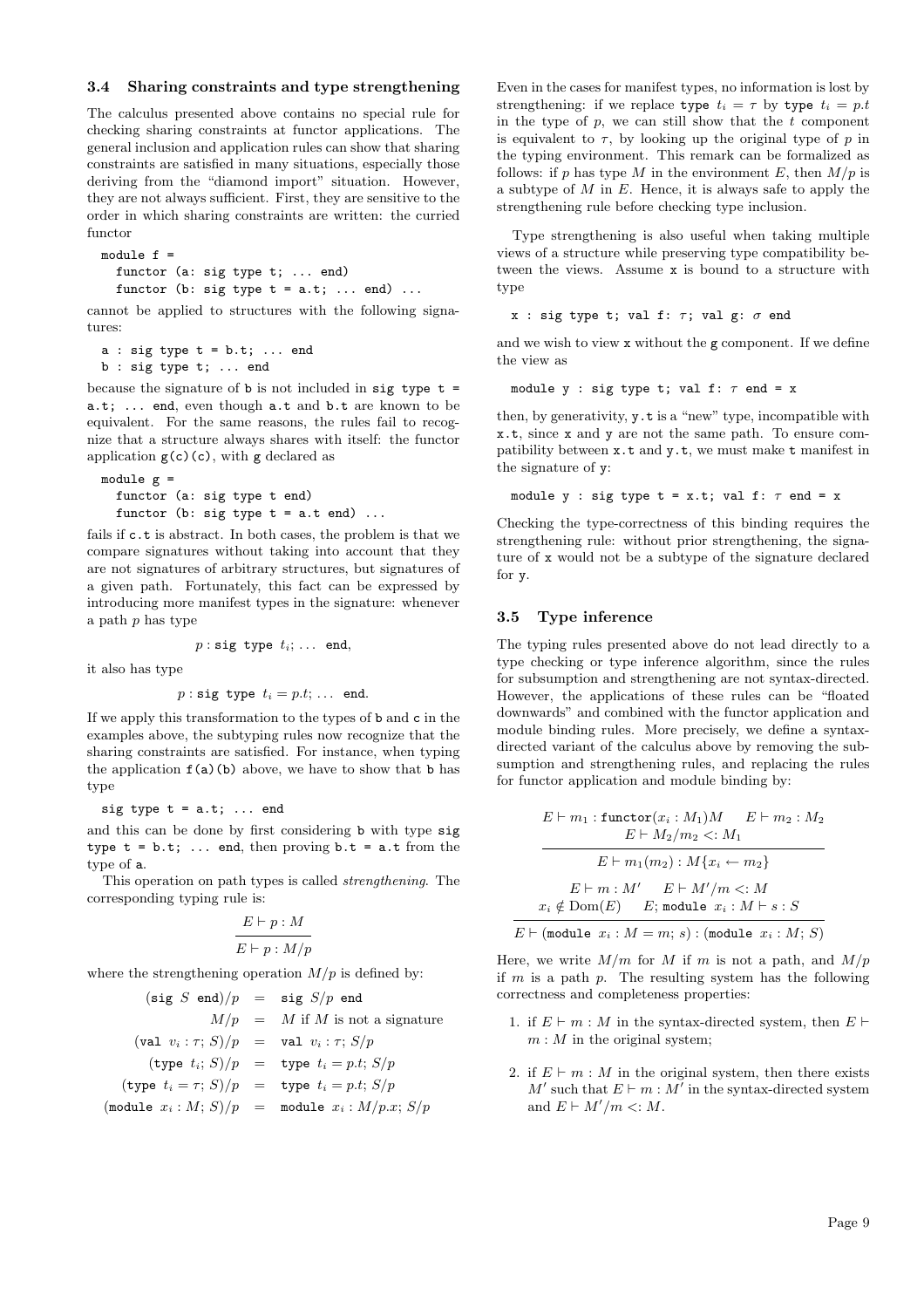Moreover, the type equivalence and type subsumption relations between module types are obviously decidable (by structural induction on the type expressions) as soon as the corresponding relations on base types are decidable. The decidability problems encountered in Harper and Lillibridge's system [10] are avoided here because we do not have module types as structure components.

From these remarks, we easily obtain a type inference algorithm which, given an environment  $E$  and a module expression  $m$ , either returns the most general type of  $m$  in  $E$ , or fails if  $m$  is ill-typed in  $E$ . At the level of the core language, it assumes given algorithms to infer the principal type of a value expression and to check equality and subsumption between core type expressions. The algorithms for the core language must take into account the extra type equalities induced by the manifest types in the current typing environment. In the case of ML, the principal type property and the existence of a type inference algorithm still hold when equations between types are introduced to take into account manifest type declarations. This follows from Rémy's general results on type inference modulo an equational theory [21].

### 4 Expressiveness

The aim of this section is to show that our calculus (with opaque signatures and propagation of type equalities through manifest types) is at least as expressive as the SML module system (with transparent signatures and propagation of type equalities through structures). Ideally, we should present a type-preserving encoding of a significant fragment of SML (e.g. without structure sharing) into our calculus. Unfortunately, the size and complexity of the SML definition [17] are such that defining this encoding and reasoning about it is hopeless. Instead, we will start from a much simpler calculus based on strong sums, similar to MacQueen's DL calculus and Harper and Mitchell's XML calculus [15, 12]. This calculus accounts for the basic features of the SML module system except generativity and sharing.

To keep the encoding simple, the target of the encoding will not be the module system presented in the previous section, but a simpler calculus, closer in syntax to the strong sums calculus, but with weak sums and manifest types instead of strong sums. The target calculus accounts for most of the features of our module system except generativity. The fragment of the target calculus actually used by the translation can easily be encoded into the system of section 3.

#### 4.1 Strong sums and manifest sums

The source and target calculi have the following syntax:

Terms:  $m ::= x \mid \lambda x : M. m \mid m_1(m_2)$  $| [t = \tau, m] |$  ops $(m)$  $|\langle x = m_1, m_2 \rangle|$  fst $(m)$  | snd $(m)$ Simple types:  $\tau ::= \text{int} | \text{bool} | \dots | \tau_1 \rightarrow \tau_2 | t | \text{typ}(m)$  Module types:

 $M ::= \tau | \exists t. M | \exists t = \tau. M | \Sigma x : M_1. M_2 | \Pi x : M_1. M_2$ 

Structures are replaced by two simpler constructs,  $[t=\tau, m]$ to package a type  $\tau$  with a module m, and  $\langle x = m_1, m_2 \rangle$ , which is the dependent pair of two modules. Access in packages and pairs is by position (projections typ and ops for packages, fst and snd for pairs) instead of by field names. Similarly, signatures are replaced by existential types (for packages) and  $\Sigma$ -types (for dependent pairs). Functors are presented by  $\lambda$ -abstractions and  $\Pi$ -types (dependent function types).

A difference with DL and XML is that we keep existential types distinct from  $\Sigma$ -types, instead of injecting simple types into module terms, which turns packages into special cases of pairs and existential types into special cases of  $\Sigma$ types. In our system, we have manifest existential types but no manifest  $\Sigma$ -types, hence we cannot identify these two notions.

The base language used here is simply-typed lambda-calculus (with constants represented as predefined identifiers). Instead of explicitly injecting the base language into the module language, we simply consider the base language as a subset of the module language: λ-abstraction and application at the level of the base language are merged with λ-abstraction and application at the level of modules. This makes no semantic difference [12] but further simplifies the calculus. The calculus is still stratified at the type level, however: base-language functions and module-level functors have distinct types, and existentially quantified type variables range over simple types, not over module types.

The dynamic semantics for the calculus are given by the following reduction rules:

$$
(\lambda x:M. m)(m') \rightarrow m\{x \leftarrow m'\}
$$
  
\n
$$
\text{typ}[t = \tau, m] \rightarrow \tau
$$
  
\n
$$
\text{ops}[t = \tau, m] \rightarrow m\{t \leftarrow \tau\}
$$
  
\n
$$
\text{fst}(x = m_1, m_2) \rightarrow m_1
$$
  
\n
$$
\text{snd}(x = m_1, m_2) \rightarrow m_2\{x \leftarrow m_1\}
$$
  
\n
$$
\Gamma[m] \rightarrow \Gamma[m'] \text{ if } m \rightarrow m', \text{ for any context } \Gamma
$$

We write  $\stackrel{*}{\rightarrow}$  for the reflexive and transitive closure of the reduction rules.

Figure 1 shows the typing rules for the two variants of the calculus that will serve as source and target for the translation. The first variant, named S for "strong sums", does not use manifest existential types  $\exists t = \tau$ . M and treats packages as transparent. The second variant, named M for "weak sums with manifest types", uses manifest existential types to propagate type equalities and treats packages as opaque.

The difference between S and M is apparent in the type equivalence rules for  $\text{typ}(m)$ . In M, if m does not have a manifest existential type, the type expression  $\text{typ}(m)$  is only equivalent to  $\text{typ}(m')$  where m and m' are syntactically identical. In S, rule 6 says that  $\text{typ}(m)$  is equivalent to the type part of whatever package m reduces to.

The introduction rules for  $\Sigma$  differ accordingly. In S, the second component  $m_2$  of the pair  $\langle x = m_1, m_2 \rangle$  is typed after textual substitution of x by  $m_1$ , so that  $m_2$  can rely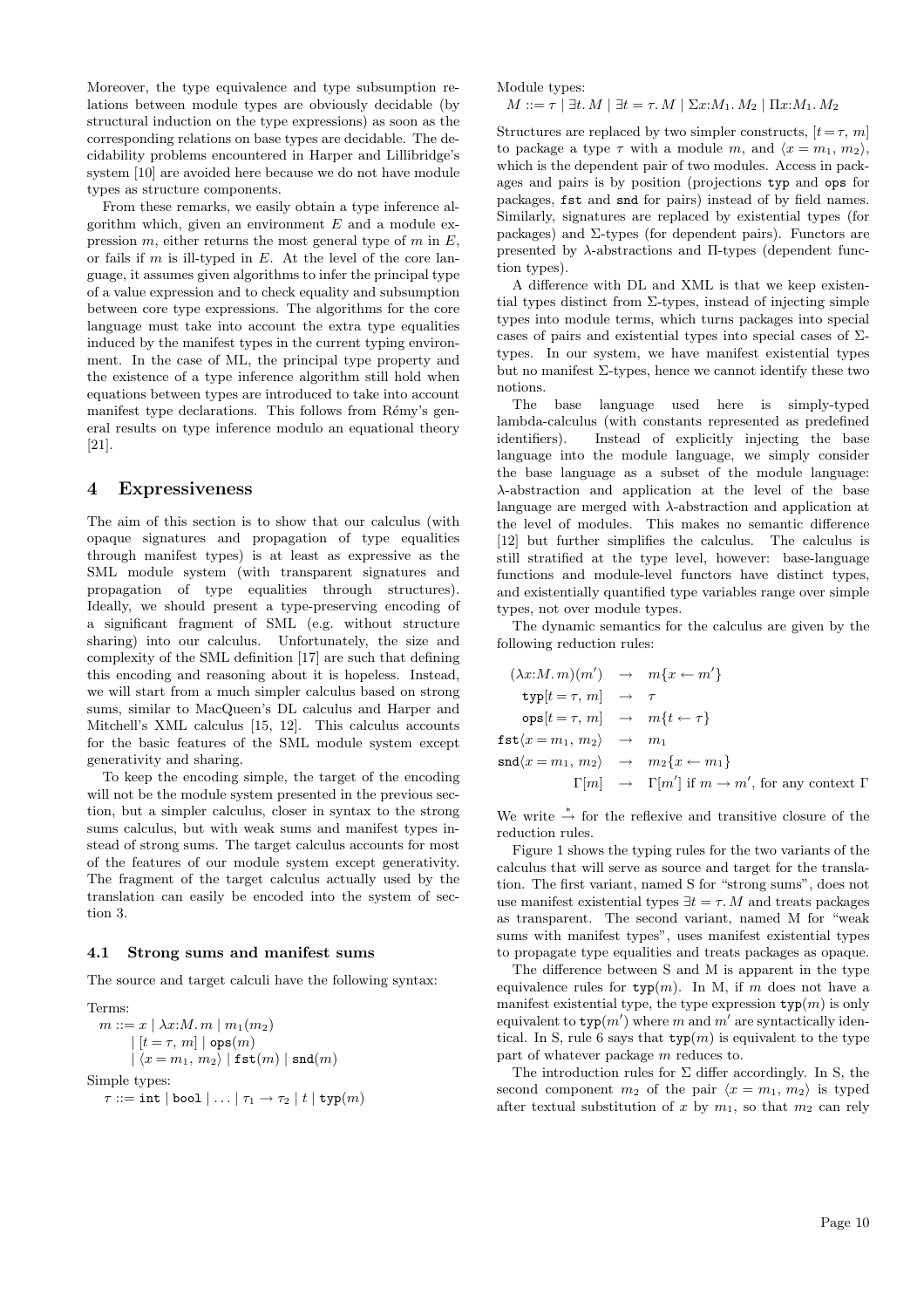$$
E \vdash x : E(x) (1)
$$
\n
$$
E \vdash x : E(x) (1)
$$
\n
$$
E \vdash x : E(x) (1)
$$
\n
$$
E \vdash x : \pi_1 \vdash m : \tau_2
$$
\n
$$
E \vdash m_1 : \tau \to \tau' \quad E \vdash m_2 : \tau
$$
\n
$$
E \vdash m_1(m_2) : \tau' \quad E \vdash m_2 : M
$$
\n
$$
E \vdash m_1(t \leftrightarrow \tau) : M\{t \leftrightarrow \tau\}
$$
\n
$$
E \vdash \pi_1(t \leftrightarrow \tau) : M\{t \leftrightarrow \tau\}
$$
\n
$$
E \vdash \pi_2(t \leftrightarrow m_1) : M_2(t \leftrightarrow m_1) : M_2(t \leftrightarrow m_1) \quad E \vdash m_1(m_2) : M'\{x \leftrightarrow M\}
$$
\n
$$
E \vdash m_1(t \leftrightarrow \tau) : M\{t \leftrightarrow \tau\}
$$
\n
$$
E \vdash m_1 : M_1 \quad E \vdash x : M_2(t \leftrightarrow m_1) : M_2(t \leftrightarrow m_1) \quad (4)
$$
\n
$$
E \vdash m : \exists t. M \quad E \vdash m : \exists t. M \quad E \vdash m : \exists t. M \quad E \vdash m : \exists t. M \land B \vdash m : \exists t. M \land B \vdash m : \exists t. M \land B \vdash m : \exists t. M \land B \vdash m : \exists t. M \land B \vdash m : \exists t. M \land B \vdash m : \exists t. M \land B \vdash m : \exists t. M \land B \vdash m : \exists t. M \land B \vdash m : \exists t. M \land B \vdash m : \exists t. M \land B \vdash m : \exists t. M \land B \vdash m : \exists t. M \land B \vdash m : \exists t. M \land B \vdash m : \exists t. M \land B \vdash m : \exists t. M \land B \vdash m : \exists t. M \land B \vdash m : \exists t. M \land B \vdash m : \exists t. M \land B \vdash m : \exists t. M \land B \vdash m : \exists t. M \land B \vdash m : \exists t. M \land B \vdash m : \exists t. M \land B \vdash m : \exists t. M \land B \vdash m : \exists t. M \land B \vdash m : \
$$

Figure 1: Typing rules for strong sums (S) and weak sums with manifest existentials (M). Left: S-specific rules; right: M-specific rules; center: common rules.  $\vdash$  stands for either  $\vdash$  or  $\vdash$ <sub>m</sub>.

on specific implementations of abstract types in  $m_1$ . In M, only the type of  $m_1$ , not  $m_1$  itself, is taken into account for the typing of  $m_2$ .

The system M also has subsumption and strengthening rules similar to those of the full module calculus. Strengthening  $M/m$  is here defined as:

$$
\tau/m = \tau
$$
  
\n
$$
(\exists t. M)/m = \exists t = \text{typ}(m). M/\text{ops}(m)
$$
  
\n
$$
(\exists t = \tau. M)/m = \exists t = \text{typ}(m). M/\text{ops}(m)
$$
  
\n
$$
(\Sigma x: M_1. M_2)/m = \Sigma x: M_1/\text{fst}(m). M_2/\text{snd}(m)
$$
  
\n
$$
(\Pi x: M_1. M_2)/m = \Pi x: M_1. M_2/m(x)
$$

### 4.2 The first-order fragment

We now show that the first-order fragment of S, the calculus with strong sums, is included in the first-order fragment of M, the calculus with weak sums and manifest existentials. By "first-order", we mean that functors cannot take functors as arguments, as in SML. Unlike SML, we will still allow functors as structure components, as long as such structures are not passed to functors. Consider the following subsets of module types:

Functor argument types:  $F ::= \tau \mid \exists t. F \mid \Sigma x: F. F$ Abstract first-order types:  $A ::= \tau \mid \exists t. A \mid \Sigma x:A. A \mid \Pi x: F. A$ Concrete first-order types:  $C ::= \tau \mid \exists t = \tau. C \mid \Sigma x : C. C \mid \Pi x : F. C$ 

We are going to show that any term that is typable in S using only A types is also typable in M using C types. Moreover, the C types used in the M derivation correspond, in a sense to be made precise below, to the A types used in the S derivation.

The correspondence between  $A$  and  $C$  types is captured by the following "stripping" operation, written  $\overline{C}$ , which removes all manifest type information from a C type, turning it into an A type:

$$
\overline{\tau} = \tau
$$
  

$$
\overline{\exists t = \tau . C} = \exists t . \overline{C}
$$
  

$$
\overline{\Sigma x : C_1 . C_2} = \Sigma x : \overline{C_1} . \overline{C_2}
$$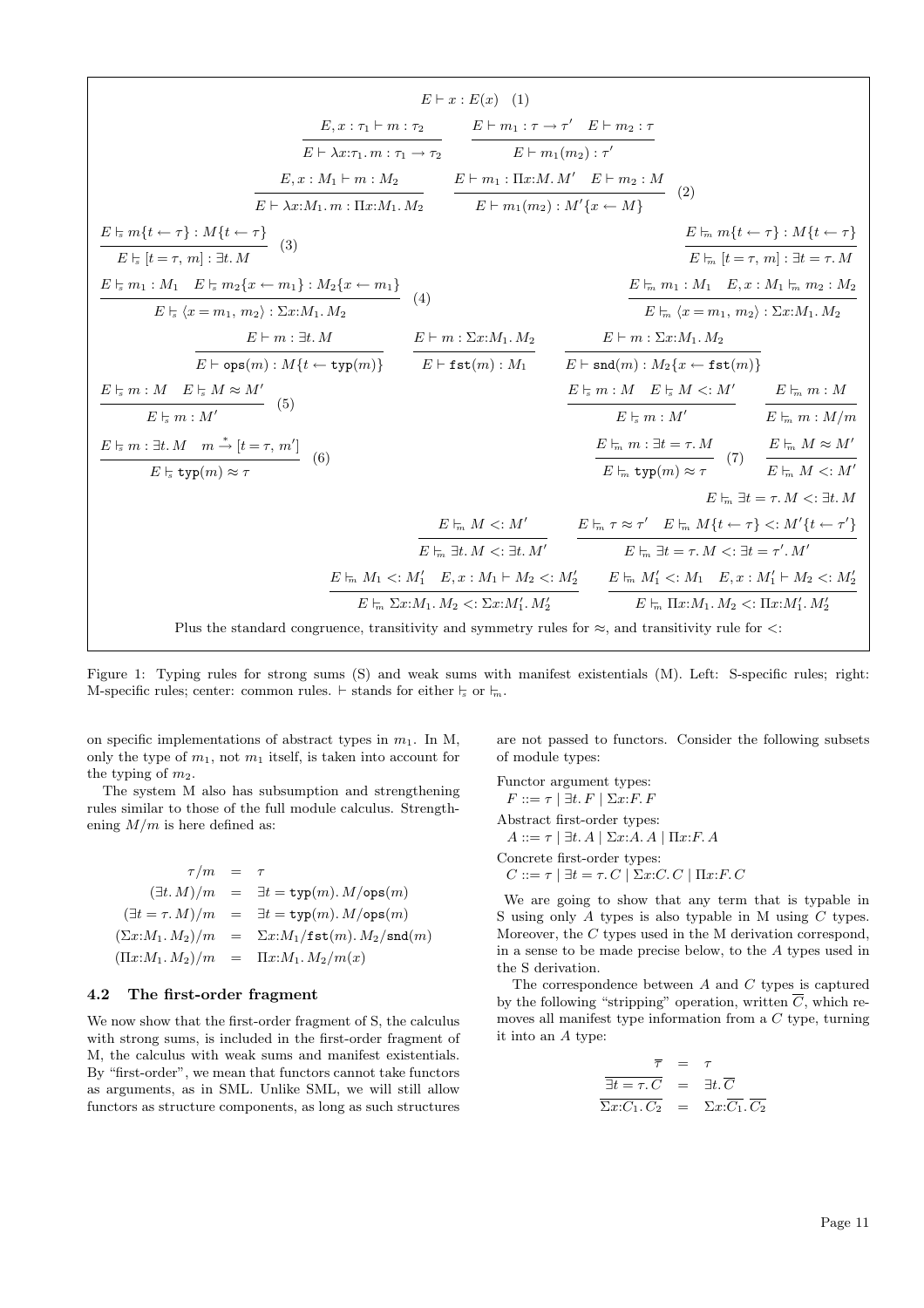$\overline{\Pi x{:}F.\,C} \quad = \quad \Pi x{:}F.\,\overline{C}$ 

This operation is extended pointwise to typing environments.

**Proposition 1** Let  $E$  be a typing environment containing F and C types.

- 1. If  $\overline{E} \models m : A$ , then there exists C such that  $\overline{C} = A$  and  $E \models_m m : C$ .
- 2. If  $\overline{E} \models A \approx A'$  and  $A = \overline{C}$ , then there exists  $C'$  such that  $A' = \overline{C'}$  and  $E \models_n C \approx C'.$

Part (2) is the main difficulty of the proof: apparently, system S can derive more type equalities (using reductions during typing whenever necessary) than system M (where the only information available is the one recorded in manifest types). We will show that this is not the case, at least for the first-order fragment.

The proof makes use of the following properties of system M: subject reduction (if  $E \models_m m : \overline{M}$  and  $m \stackrel{*}{\rightarrow} m'$ , then  $E \models_m m'$  and uniqueness of typings (if  $E \models_m m : M_1$  and  $E, E' \models_m m : M_2$ , then  $E, E' \models_m M_1 \approx M_2$ .

Proof: by induction on the derivations and case analysis on the last rule used. We show the main cases.

(2), rule 6. From the left premise and the induction hypothesis (1), we get  $E \models_m m : \exists t = \sigma \ldotp C$  with  $\exists t \ldotp \overline{C} = A$ . Since  $m \stackrel{*}{\rightarrow} [t = \tau, m'],$  it follows that  $E \models_m [t = \tau, m'] : \exists t = \sigma. C$ by subject reduction. By uniqueness of typings,  $E \vDash_{m} \sigma \approx \tau$ . Hence  $E \models_m \texttt{fst}(m) \approx \tau$  by rule 7 and transitivity, and we can take  $C' = \tau$ .

(1), rule 1. If  $E(x)$  is a C type, we can take  $C = E(x)$ . Otherwise,  $E(x)$  is a F type and we can take  $C = E(x)/x$ .

(1), rule 3. We have  $A = \exists t. A'.$  By induction hypothesis (1), we have  $E \vdash_m m\{t \leftarrow \tau\} : C'\{t \leftarrow \tau\}$  and  $\overline{C}' = A'$ . We can take  $C = (\exists t = \tau \ldotp C').$ 

(1), rule 2. Follows immediately from the induction hypothesis (1) and the fact that  $E \vDash_{m} C < : \overline{C}$  for all C.

(1), rule 4. By induction hypothesis (1) applied to the premises, we get  $E \models_m m_1 : C_1$  and  $E \models_m m_2\{x \leftarrow m_1\}$ :  $C_2\{x \leftarrow m_1\}$  (3), with  $\overline{C_1} = A_1$  and  $\overline{C_2} = A_2$ . We must prove that  $E, x : C_1 \models_m m_2 : C_2 (4)$ . Consider each occurrence of x substituted by  $m_1$  in the derivation of (3). These occurrences correspond to sub-derivations of the format  $E, E' \models_n m_1 : C$  (5) for some E' and C. By uniqueness of typings, we have  $E, E' \vdash_n C \approx C_1$ . Hence we can derive  $E, x : C_1, E' \models_n x : C$  (6). By substituting (6) for (5) in the derivation of  $(3)$  for each occurrence of x, we obtain a derivation of  $(4)$ .

(1), rule 5. Follows immediately from the induction hypothesis  $(2)$ .

### 4.3 Higher-order functors

The expressiveness result above does not extend to higherorder functors. The reason is that higher-order functors are "more polymorphic" in system S than in system M. Consider the following example (we revert to SML-like syntax for clarity):

```
signature S = sig type t ... end;module G =
  functor (F: function(X:S)S) functor (X:S) F(X);module A =G(functor(X:S) X)(struct type t=int ... end);
module B =
  G(functor(X:S) struct type t=int ... end)
   (struct type t=bool ... end);
```
In SML with higher-order functors [25], A and B are welltyped, and moreover A.t and B.t are both compatible with int. In our calculus, if we do not introduce any manifest type in the definition of G, A and B are well-typed but A.t and B.t are incompatible with int. To make A.t compatible with int, we can define G as:

```
module G =
  functor (F: function(X:S) S with type t=X.t)functor (X: S) F(X);
```
but then the definition of B is ill-typed, because the constant functor given as first argument has the wrong type. To make B.t compatible with int, we can similarly define G as:

```
module G =functor (F: functor(X:S) S with type t=int)
 functor (X:S) F(X);
```
but then the definition of A is ill-typed. Hence, our system makes it impossible to define a functor G that can be used in all contexts where its SML counterpart can.

From the discussion above, one might conclude that higher-order functors are strictly more expressive in SML than in our system. This is not so: in our system, higher-order functors can specify all the sharing properties of their functorial arguments, such as "the parameter F is a functor that takes a structure X with a type t and returns a structure with a type equal to t list":

functor(F: functor(X:S) S with type  $t = X.t$  list)

This is not supported in Tofte's proposal [25]: sharing constraints in the functor specification can require that the t component of the result structure is identical to another type constructor such as  $X.t$ , but they cannot express more general dependencies as in the example above. Consequently, Tofte's system does not allow abstracting over any functor: the following code fragment

signature  $S = sig type t$ ; val x:t; val f:t->t end; functor  $F(X:S)$  = struct type  $t=X.t$  list; ... end; structure G = struct structure A = struct type t=int; ... end; structure  $R = F(A)$ ; val  $y = R.f$  [A.x] end;

is well-typed, but we cannot abstract over F in G, because no functor signature for  $F$  can specify that  $F(X)$ .t is equal to X.t list, nor to int list. In contrast, our system allows abstracting over any functor—which is an important motivation for higher-order functors: allow arbitrary program fragments to be "closed" by abstracting over all free identifiers.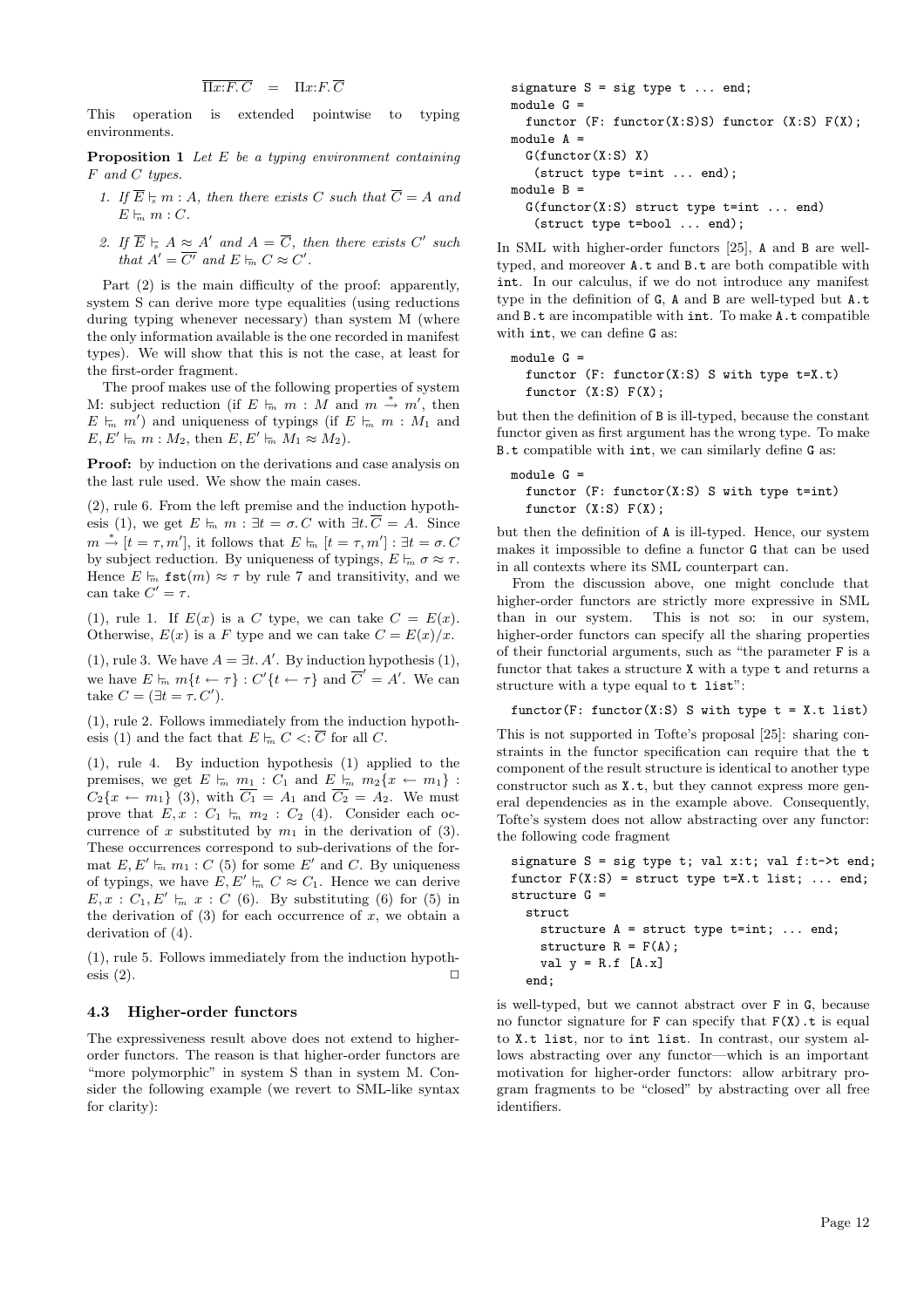### 5 Extensions

### 5.1 Type systems with kinds

A useful extension of the module calculus presented in this paper is the introduction of kinds at the level of core types. Kinds are required to ensure the well-formedness of type expressions in the presence of type constructors, as in full ML, or type operators, as in  $F_{\omega}$ . Kinds also provide an elegant treatment of bounded quantification [3, 4].

Introducing kinds in the module calculus is straightforward: abstract type specifications in signatures now have the form type  $t :: \kappa$ , where  $\kappa$  is a kind. The modified typing rules check that the implementation types are of the expected kinds, and that kinds are properly included when checking signature inclusion. (See [4] for a similar calculus.)

Having kinds in type specifications offers an opportunity to simplify the treatment of manifest types. The idea is to introduce the kind  $\text{EQUIV}(\tau)$  of all types that are equivalent to  $\tau$ . This way, a manifest type declaration type  $t = \tau$ in a signature can be expressed as the type specification type  $t$  :: EQUIV( $\tau$ ). This trick parallels Cardelli's treatment of bounded quantification using the kind  $POWER(\tau)$  of all subtypes of  $\tau$  [3, 4]. With the EQUIV kind, there is only one syntactic construct to declare a type in a signature: type  $t :: \kappa$ . The kind  $\kappa$  says whether **t** is manifest (if  $\kappa = \text{EQUIV}(\tau)$ ) or abstract (if  $\kappa =$  TYPE, where TYPE is the kind of all types).

Besides simplifying the syntax, the EQUIV kind also clarifies the typing rules, by moving all manifest type-specific rules up to the kind level, making them orthogonal to the rules for structures and signatures. The properties of manifest types are captured by the rules below for the EQUIV kind (left column). They are surprisingly similar to the rules for the POWER kind (right column).

| $E \vdash \tau \approx \sigma$                  | $E \vdash \tau \lt: : \sigma$                  |
|-------------------------------------------------|------------------------------------------------|
| $E \vdash \tau ::$ EQUIV $(\sigma)$             | $E \vdash \tau :: \text{POWER}(\sigma)$        |
| $E \vdash \tau ::$ EQUIV( $\sigma$ )            | $E \vdash \tau :: \text{POWER}(\sigma)$        |
| $E \vdash \tau \approx \sigma$                  | $E \vdash \tau \lt: : \sigma$                  |
| $E \vdash$ EQUIV $(\tau)$ <:: TYPE              | $E \vdash$ POWER $(\tau)$ <:: TYPE             |
| $E \vdash \tau \approx \sigma$                  | $E \vdash \tau \lt: \tau$                      |
| $E \vdash$ EQUIV $(\tau) <$ :: EQUIV $(\sigma)$ | $E \vdash$ POWER $(\tau)$ <:: POWER $(\sigma)$ |
|                                                 |                                                |

As demonstrated by the rules above, once kinds are introduced in a type system, it is then straightforward to extend it with manifest types, bounded quantification, or both at the same time.

### 5.2 First-class modules

Another natural extension of the work presented here is to merge the module language and the base language, by treating modules as first-class values. This approach brings additional expressive power and simplifies the formalization.

In the case of a module system based on strong sums, such as SML's, first-class modules raise major difficulties [12]: simply-typed lambda-calculus with strong sums is logically

inconsistent (i.e. non-normalizing) and has no phase distinction (i.e. arbitrary reductions are required during typechecking); as a consequence, typechecking is undecidable. Stratification into a base language and a module language is essential to ensure the phase distinction and decidability of typing [13].

First-class modules cause less difficulties in our approach because it is based on weak sums [19, 7]. No reductions are needed during typechecking, hence the phase distinction is obvious, whether modules are first-class or not.

As shown by Harper and Lillibridge [10], first-class modules still make typechecking undecidable in the presence of manifest types, but for different reasons than for strong sums: what is undecidable is the subtyping relation, as in  $F_{\leq 1}$  [20], and this is due to the combination of subtyping, manifest types and dependent function types at the same level. Stratification avoids this problem by allowing different combinations of these features at the two levels: in the system presented above, manifest types but no subtyping nor dependent function types at the base level, and subtyping and dependent function types but no manifest types at the module level.

### 6 Conclusions

We have presented a variation on the SML approach to modularity that propagates type equations explicitly through signatures and module types, instead of implicitly through structures and module values. While retaining the expressiveness of the SML module system, our variant provides much better support for Modula-style separate compilation and, more generally, makes it easier to understand code fragments with free structure identifiers. The underlying type theory is also simpler.

A prototype batch compiler integrating the main ideas in this paper (type abbreviations in signatures and opaque interpretation of signatures) has been derived from SML/NJ  $0.93$  by Pierre Crégut [8]. The main difference with the work presented here is that both opaque and transparent signatures are supported, via two distinct module binding constructs. Another implementation, based on the author's Caml Light system and closer to the calculus introduced in sections 2 and 3, is in progress.

On the practical side, some concern has been expressed about the additional verbosity brought by declaring manifest types in signatures. Previous attempts at programming in a fully functorized style, with all type equations explicit, have demonstrated a major increase in program size due to the extra sharing declarations required [2]. We expect this problem to be less acute in our approach, since manifest types provides better support for non-fully functorized code; moreover, one manifest type declaration (in the definition of the signature of a module) sometimes replace several sharing declarations (one for each functor that imports this module). More practical experience is required to assess this issue.

Finally, the general idea of making the definitions of some structure components explicit in the signature, here applied to the type components, could also be extended to other kinds of components: values and sub-structures. Defining a value in a module signature does not make much sense at